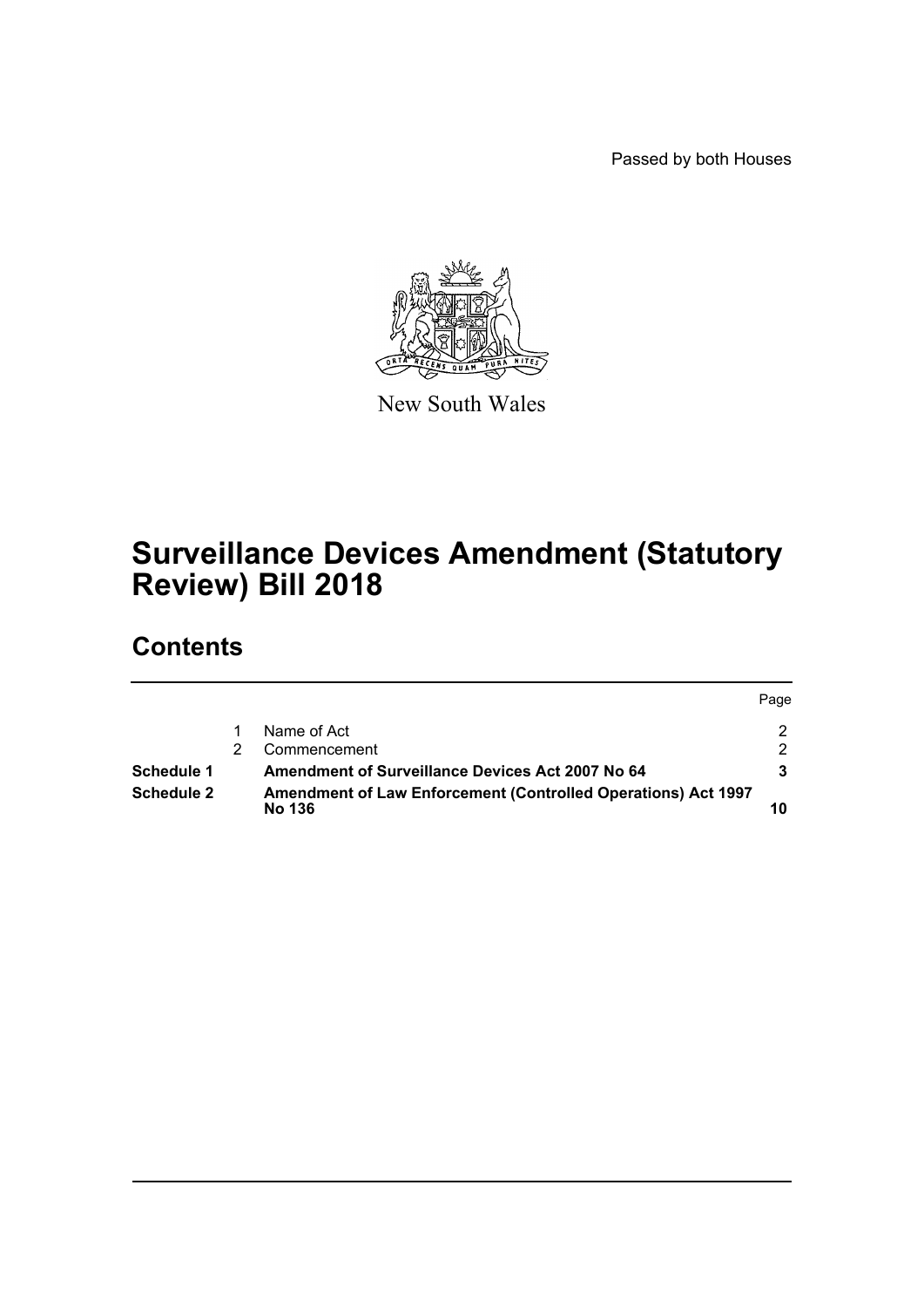*I certify that this public bill, which originated in the Legislative Assembly, has finally passed the Legislative Council and the Legislative Assembly of New South Wales.*

> *Clerk of the Legislative Assembly. Legislative Assembly, Sydney, , 2018*



New South Wales

# **Surveillance Devices Amendment (Statutory Review) Bill 2018**

Act No , 2018

An Act to make miscellaneous amendments to the *Surveillance Devices Act 2007* following the statutory review of that Act; and to amend the *Law Enforcement (Controlled Operations) Act 1997* with respect to applications for authorities to conduct a controlled operation involving the use, without a warrant, of a surveillance device.

See also the *Road Transport Amendment (National Facial Biometric Matching Capability) Act 2018* and the *Terrorism (Police Powers) Amendment (Statutory Review) Act 2018*.

*I have examined this bill and find it to correspond in all respects with the bill as finally passed by both Houses.*

*Assistant Speaker of the Legislative Assembly.*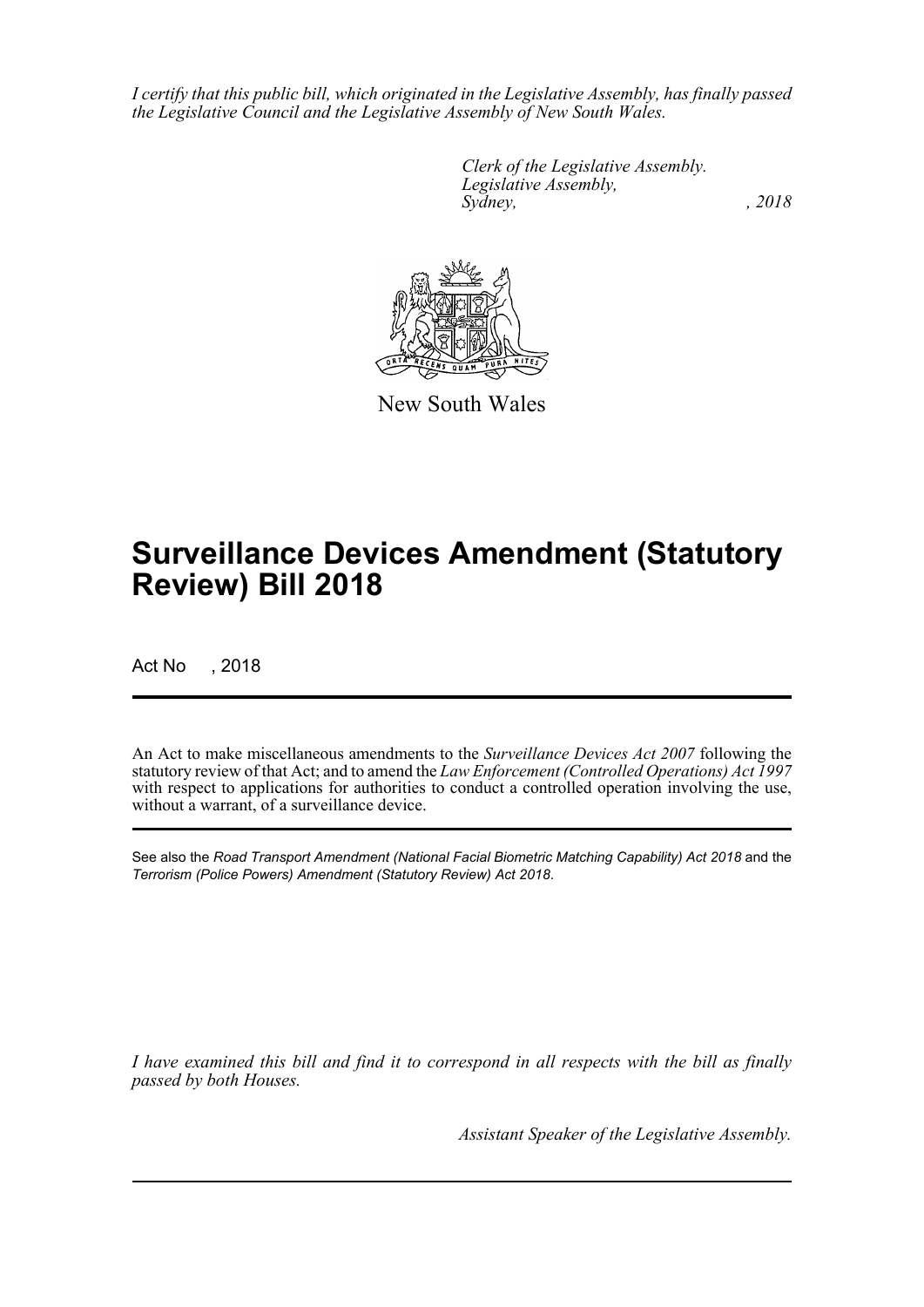## <span id="page-2-0"></span>**The Legislature of New South Wales enacts:**

## **1 Name of Act**

This Act is the *Surveillance Devices Amendment (Statutory Review) Act 2018*.

### <span id="page-2-1"></span>**2 Commencement**

This Act commences on a day or days to be appointed by proclamation.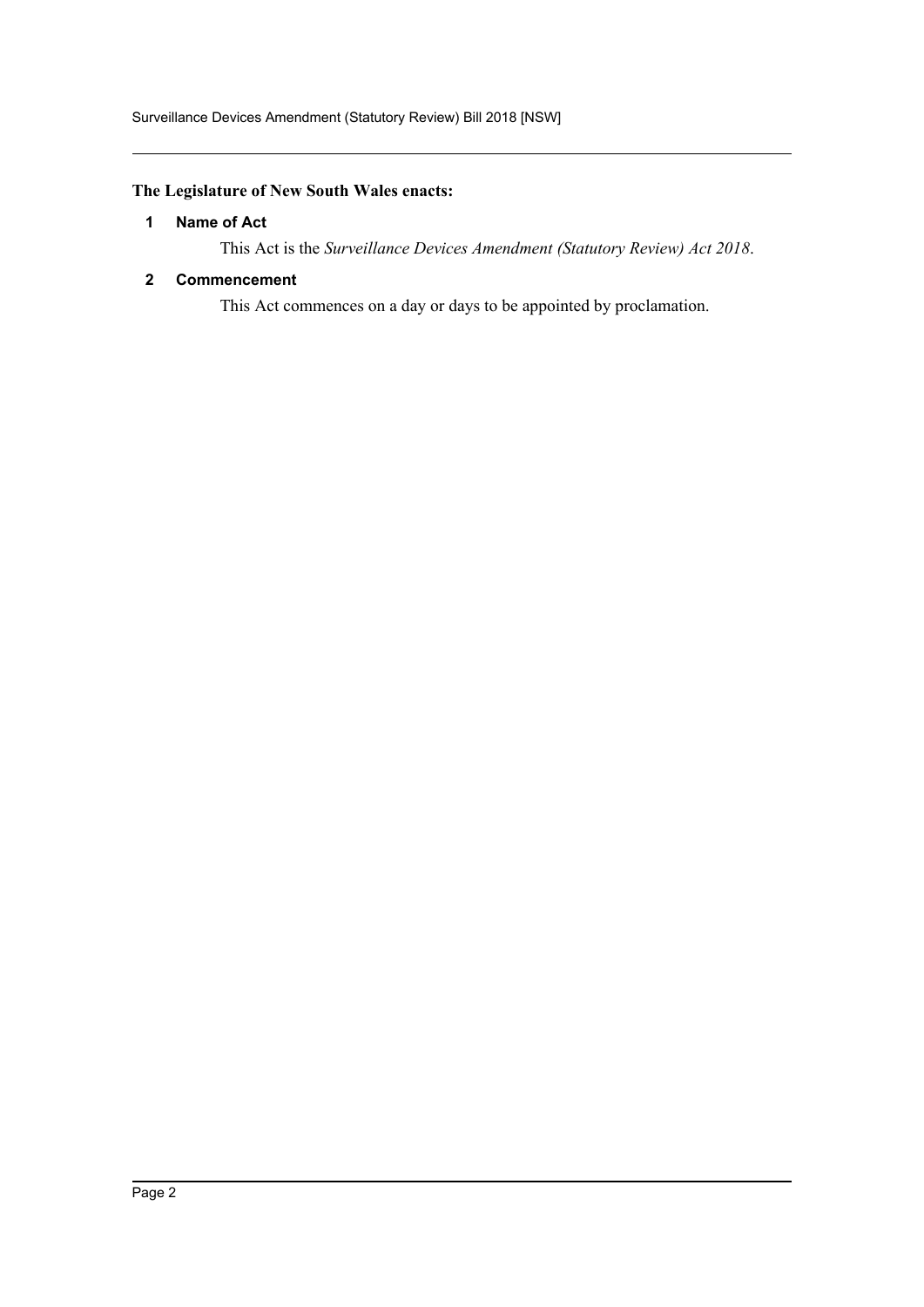## <span id="page-3-0"></span>**Schedule 1 Amendment of Surveillance Devices Act 2007 No 64**

## **[1] Section 2A**

Insert after section 2:

## **2A Objects of Act**

The objects of this Act are:

- (a) to provide law enforcement agencies with a comprehensive framework for the use of surveillance devices in criminal investigations, and
- (b) to enable law enforcement agencies to covertly gather evidence for the purposes of criminal prosecutions, and
- (c) to ensure that the privacy of individuals is not unnecessarily impinged upon by providing strict requirements around the installation, use and maintenance of surveillance devices.

### **[2] Section 4 Definitions**

Insert in alphabetical order in section 4 (1):

*Surveillance Devices Commissioner* means the Surveillance Devices Commissioner appointed under section 51A.

#### **[3] Section 8 Installation, use and maintenance of optical surveillance devices without consent**

Insert after section 8 (2):

- (2A) Subsection (1) does not apply to the use of an optical surveillance device to record visually or observe the carrying on of an activity if:
	- (a) a party to the activity is a participant in an authorised operation and, if the participant is a law enforcement officer, the participant is using an assumed name or assumed identity, and
	- (b) the person using the optical surveillance device is that participant or another participant in that authorised operation.

## **[4] Section 8 (3)**

Insert in alphabetical order:

*authorised operation* and *participant* in an authorised operation have the same meanings as in the *Law Enforcement (Controlled Operations) Act 1997*. **Note.** The definition of *participant* in an authorised operation includes a *civilian participant* within the meaning of the *Law Enforcement (Controlled Operations) Act 1997*.

#### **[5] Section 17 Application for a surveillance device warrant**

Omit section 17 (3). Insert instead:

- (3) An application must include the following information:
	- (a) the information required (having regard to the warrant being sought) to complete the surveillance device warrant particulars set out in section  $20(1)$ ,
	- (b) details of any other alternative means of obtaining the evidence or information sought under the warrant and the extent to which those means may assist or prejudice the investigation,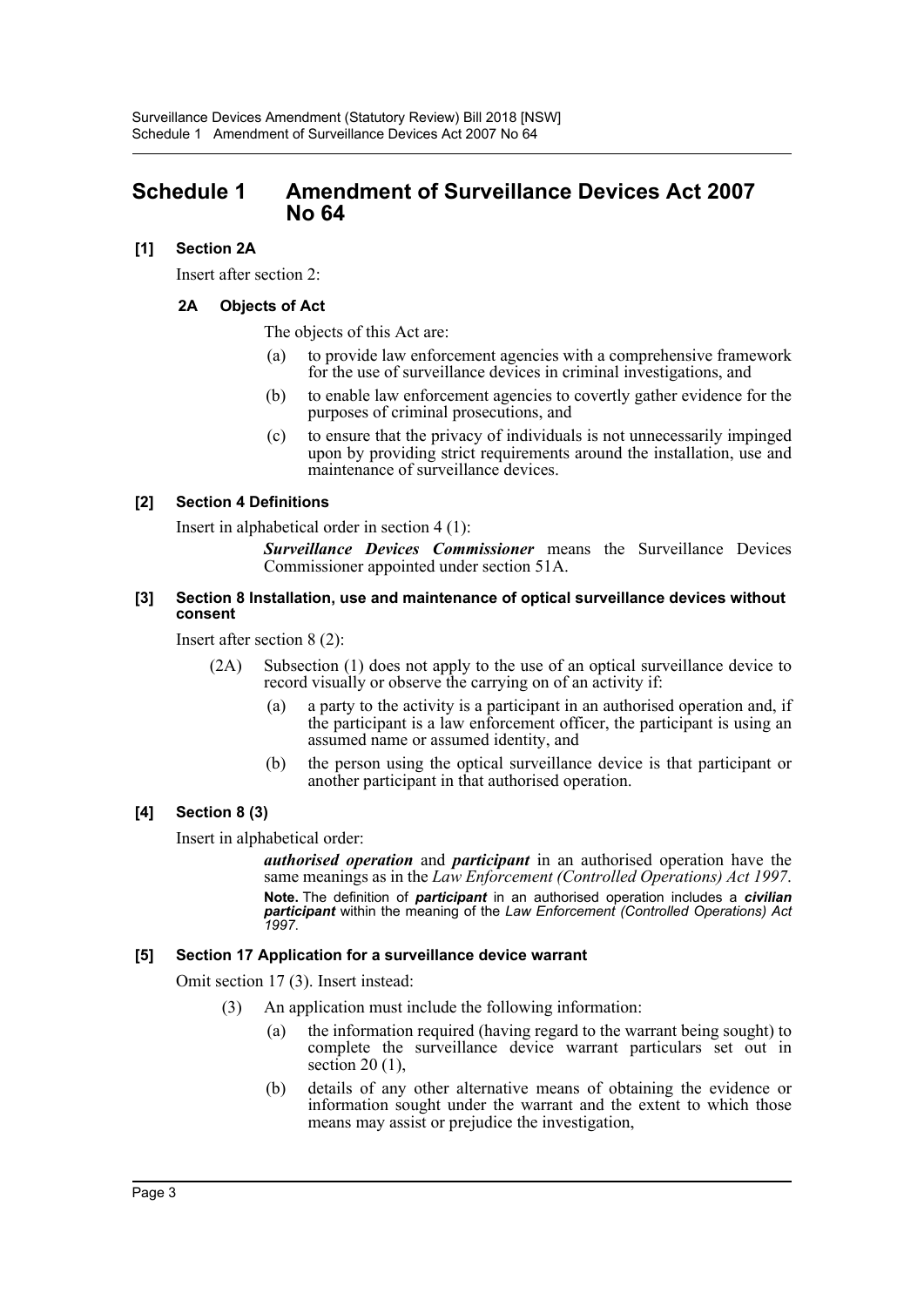- (c) whether an attempt has been made to use an alternative means and, if so, the result of the attempts,
- (d) details of any previous warrant or emergency authorisation sought or issued under this Act in connection with the same relevant offence.
- (3A) Subject to this section, an application must be accompanied by an affidavit that:
	- (a) supports the application and sets out the grounds on which the warrant is sought, and
	- (b) as far as reasonably practicable identifies persons who may be incidentally recorded by the surveillance device, and
	- (c) includes any information known to the applicant that may be adverse to the warrant application or, if no adverse information is known, a statement to that effect.

## **[6] Section 17 (5A)**

Insert after section 17 (5):

(5A) A notice containing the information in subsections (3) and (3A) (b) and (c) must also be served on the Attorney General.

## **[7] Section 19 Determining an application**

Insert at the end of section 19 $(1)$  $(c)$ :

, and

- (d) except in the case of a remote application—the notice referred to in section 17 (5A) has been served on the Attorney General, and
- (e) in the case of a remote application—the Attorney General has been notified of the application and been given as much of the information required to be included in the notice referred to in section 17 (5A) as it is reasonable to provide in the circumstances, and
- (f) the Attorney General has had an opportunity to be heard in relation to the granting of the warrant.

## **[8] Section 20 Contents of surveillance device warrants**

Omit section 20 (1) and (2). Insert instead:

- (1) A surveillance device warrant must specify the following (the *surveillance device warrant particulars*):
	- (a) the name of the applicant,
	- (b) the alleged relevant offence in respect of which the warrant is issued,
	- (c) the kind of surveillance device authorised to be used,
	- (d) if the warrant authorises the use of a surveillance device on or in premises or a vehicle—the premises or vehicle on or in which the use of the surveillance device is authorised,
	- (e) if the warrant authorises the use of a surveillance device in or on an object or class of object—the object or class of object in or on which the use of the surveillance device is authorised,
	- (f) if the warrant authorises the use of a surveillance device on or about the body of a person—the name of the person (or, if the identity of the person is unknown, that fact),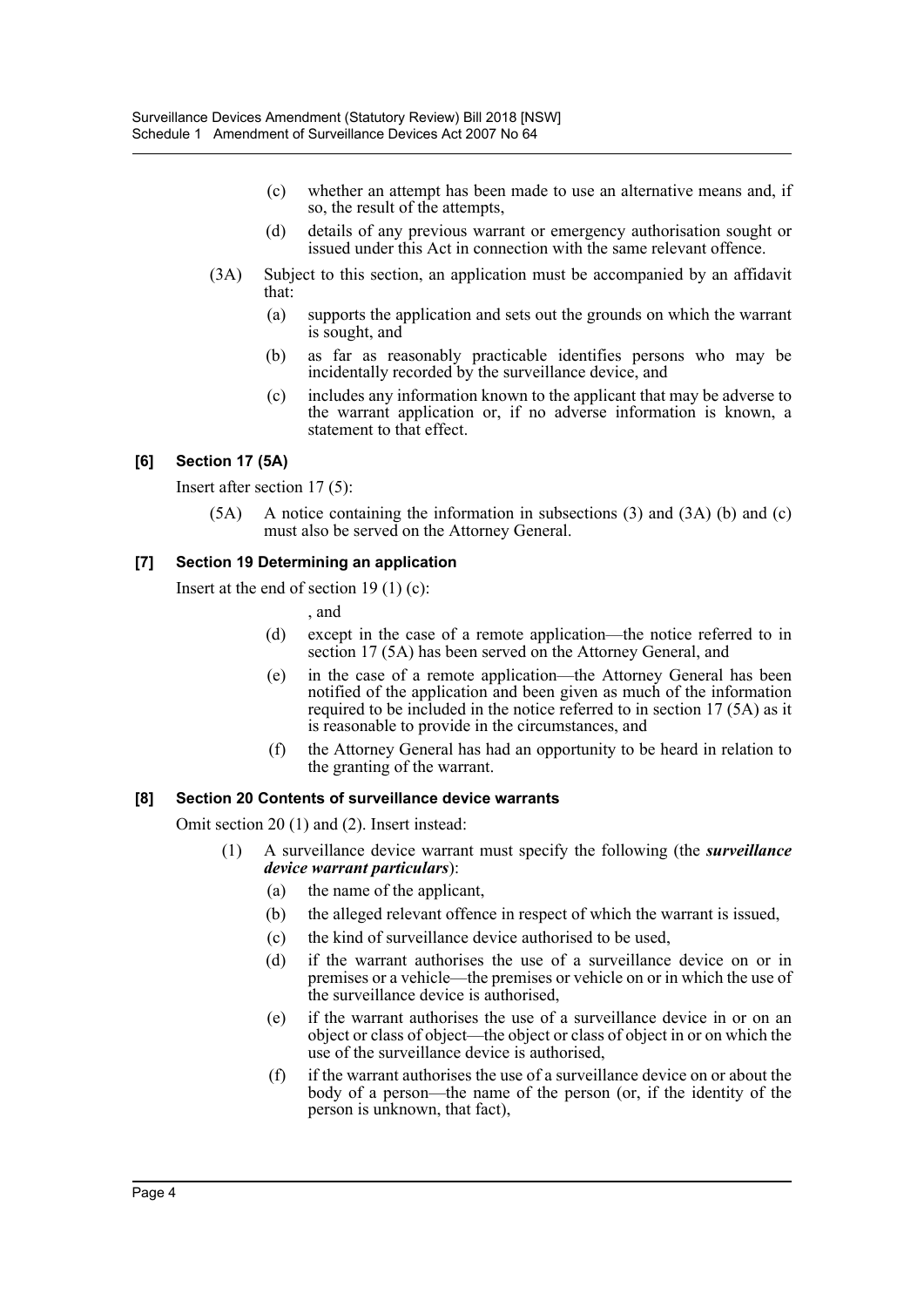- (g) if the warrant authorises the use of a surveillance device in respect of the conversations, activities or geographical location of a person—the name of the person (if known),
- (h) the name of the law enforcement officer primarily responsible for executing the warrant,
- (i) the period during which the warrant is to be in force, being a period not exceeding 90 days.
- (2) A warrant must also include the following:
	- (a) a statement that the eligible Judge or eligible Magistrate is satisfied of the matters referred to in section  $19(1)$  and has had regard to the matters referred to in section 19 (2),
	- (b) the date the warrant is issued,
	- (c) the date on which the warrant commences, being not more than 10 days after the date on which the warrant is issued,
	- (d) details of any conditions subject to which premises or a vehicle may be entered, or a surveillance device used, under the warrant,
	- (e) the period within which a report about the use of the surveillance device authorised by the warrant must be furnished to the eligible Judge or eligible Magistrate under section 44 (1), being a period that expires not less than 60 days after the expiry of the warrant.

#### **[9] Section 24 Discontinuance of use of surveillance device under warrant**

Insert after section 24 (2):

(2A) The chief officer of the law enforcement agency is not required to cause an application to be made for the revocation of a warrant under section 23 if the warrant will cease to be in force within 5 days after the day on which the chief officer became satisfied the use of a surveillance device under the warrant was no longer necessary.

#### **[10] Section 25 Application for a retrieval warrant**

Omit section 25 (3). Insert instead:

- (3) An application must include the information required (having regard to the warrant being sought) to complete the retrieval warrant particulars set out in section 28 $(1)$ .
- (3A) Subject to this section, an application must be accompanied by an affidavit that:
	- (a) supports the application and sets out the grounds on which the warrant is sought, and
	- (b) includes any information known to the applicant that may be adverse to the warrant application or, if no adverse information is known, a statement to that effect.

#### **[11] Section 25 (5A)**

Insert after section 25 (5):

(5A) A notice containing the information in subsections (3) and (3A) (b) must also be served on the Attorney General.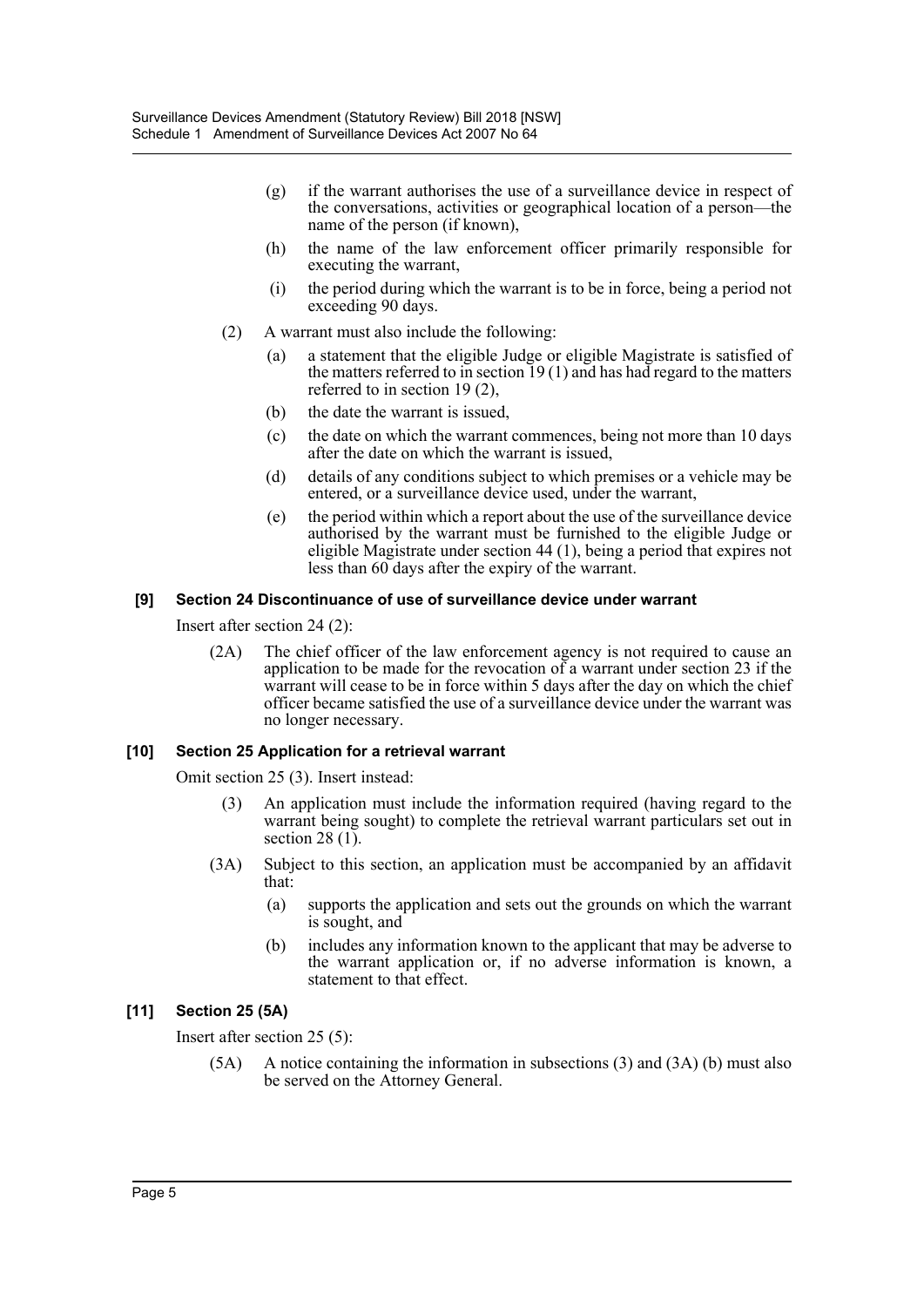## **[12] Section 27 Determining an application**

Insert at the end of section  $27(1)(c)$ :

, and

- (d) except in the case of a remote application—the notice referred to in section 25 (5A) has been served on the Attorney General, and
- (e) in the case of a remote application—the Attorney General has been notified of the application and been given as much of the information required to be included in the notice referred to in section 25 (5A) as it is reasonable to provide in the circumstances, and
- (f) the Attorney General has had an opportunity to be heard in relation to the granting of the warrant.

#### **[13] Section 28 Contents of retrieval warrants**

Omit section 28 (1). Insert instead:

- (1) A retrieval warrant must specify the following (the *retrieval warrant particulars*):
	- (a) the name of the applicant,
	- (b) the kind of surveillance device authorised to be retrieved,
	- (c) the premises, vehicle or other object from which the surveillance device is to be retrieved,
	- (d) the name of the law enforcement officer primarily responsible for executing the warrant,
	- (e) the period during which the warrant is to be in force, being a period not exceeding 90 days.
- (1A) A warrant must also include the following:
	- (a) a statement that the eligible Judge or eligible Magistrate is satisfied of the matters referred to in section  $27(1)$  and has had regard to the matters referred to in section 27 (2),
	- (b) the date the warrant is issued,
	- (c) the date on which the warrant commences, being not more than 10 days after the date on which the warrant is issued,
	- (d) details of any conditions subject to which premises or a vehicle may be entered under the warrant,
	- (e) the period within which a report about the use of the surveillance device authorised by the warrant must be furnished to the eligible Judge or eligible Magistrate under section 44 (1), being a period that expires not less than 60 days after the expiry of the warrant.

#### **[14] Section 33 Application for approval after use of surveillance device without warrant or under emergency authorisation**

Omit section 33 (3). Insert instead:

- (3) An application for approval must:
	- (a) include the name of the applicant, and
	- (b) specify the kind of surveillance device sought to be approved, and
	- (c) be supported by an affidavit setting out the grounds on which the approval is sought.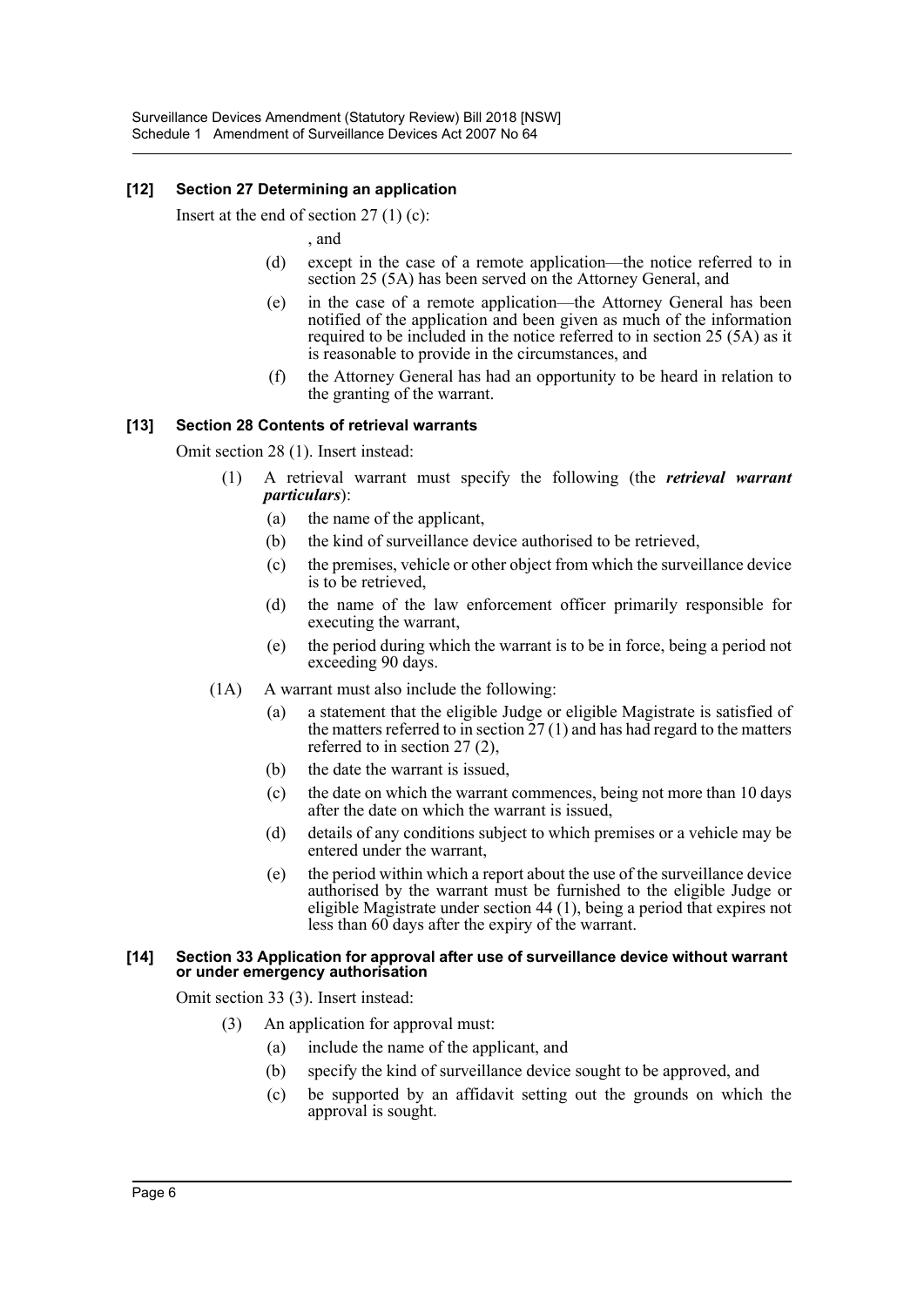(3A) An application for approval may also be accompanied by an application for a surveillance device warrant made in accordance with Division 2.

#### **[15] Section 35 Eligible Judge may approve emergency use of powers**

Omit section 35 (3). Insert instead:

(3) If the application under section 33 is accompanied by an application for a surveillance device warrant, the application for the warrant may be determined at the same time as the application for approval but is to be determined in accordance with Division 2.

#### **[16] Section 39 What is protected information?**

Insert "or 8 (2A)" after "section 7 (4)" in paragraph (c) of the definition of *protected information*.

#### **[17] Section 41 Dealing with records obtained by use of surveillance devices**

Insert "or as referred to in section  $7(4)$  or  $8(2)$ " after "in an emergency" in section 41 $(1)$  $(a)$ .

#### **[18] Section 45A**

Insert after section 45:

#### **45A Annual report of Department**

- (1) The annual report of the Department of Justice must set out the following in relation to surveillance device warrants and retrieval warrants for the period to which the report relates:
	- (a) the number of matters in which the advice of the Attorney General has been sought in respect of a prospective application for a warrant,
	- (b) the number of applications for a warrant that have been made,
	- (c) the number of applications in which the Attorney General was heard before the Judge or Magistrate in the determination of the application,
	- (d) the number of applications that were withdrawn before being determined,
	- (e) the number of applications that were refused,
	- (f) the number of warrants in respect of which a direction was given under section 52 (1) to supply information to a person about the warrant or use of a surveillance device (or both).

**Note.** References to the Attorney General in this subsection include persons acting under delegation from the Attorney General. See section 49 (6) of the *Interpretation Act 1987*.

(2) The Attorney General is to ensure that, as far as reasonably practicable, information is provided for the purposes of subsection (1).

#### **[19] Sections 51A and 51B**

Omit section 51. Insert instead:

#### **51A Surveillance Devices Commissioner**

- (1) The Secretary of the Department of Justice, in consultation with the Minister, must appoint a Surveillance Devices Commissioner.
- (2) The Surveillance Devices Commissioner is to be employed in the Public Service.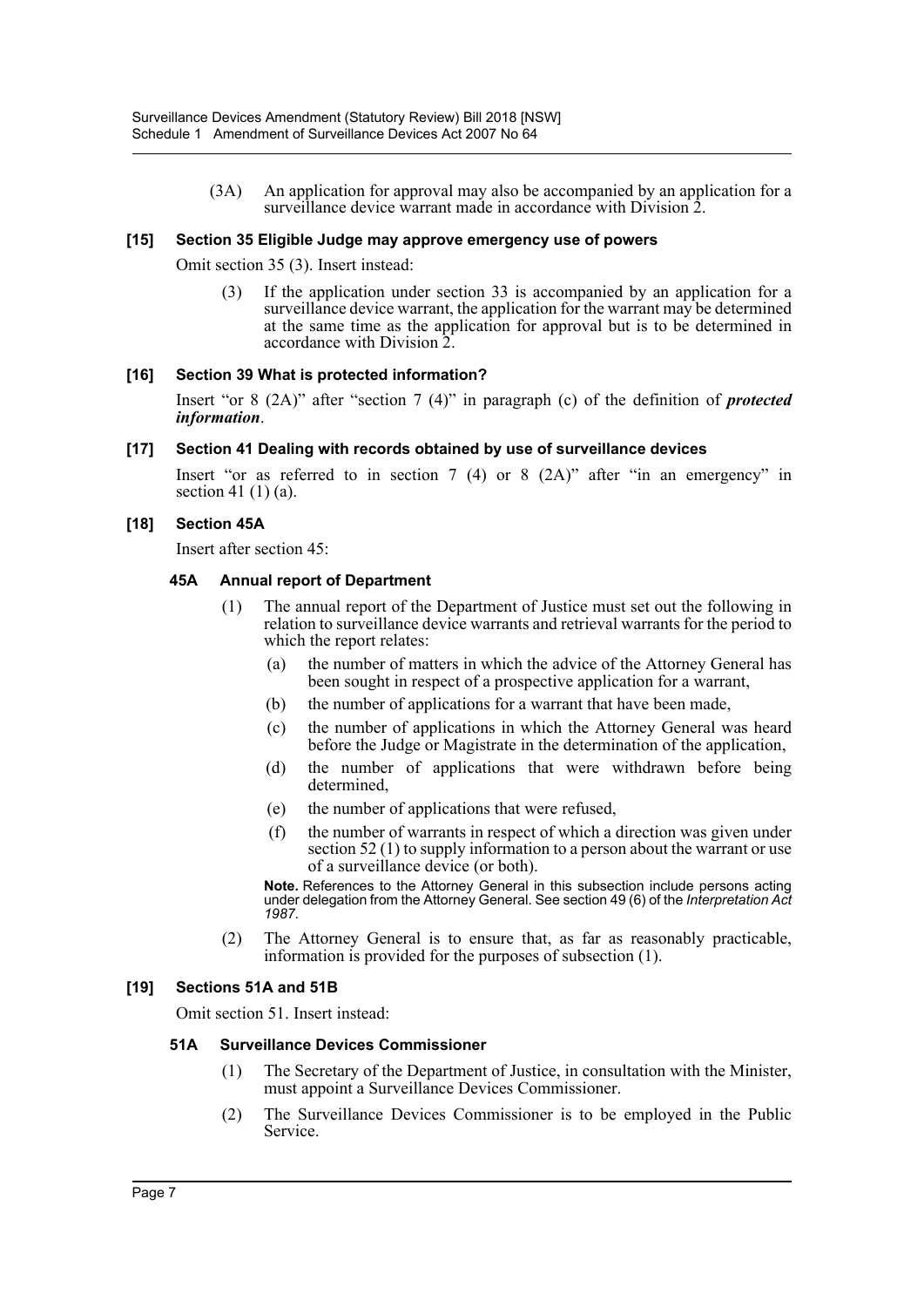- (3) A person cannot be employed as the Surveillance Devices Commissioner unless the person is:
	- (a) an Australian legal practitioner with at least 7 years legal practice experience, and
	- (b) either:
		- (i) a Judge or other judicial officer, or a former Judge or judicial officer, of a superior court of record of the State or of any other State or Territory or of Australia, or
		- (ii) qualified to be appointed as a Judge or other judicial officer of a court referred to in subparagraph (i).
- (4) The Surveillance Devices Commissioner has the functions conferred or imposed on the Commissioner by or under this Act or any other Act.

#### **51B Delegation**

The Attorney General may delegate the exercise of any function of the Attorney General under Part 3 or 5 of this Act (other than this power of delegation) to:

- (a) the Surveillance Devices Commissioner, or
- (b) the Solicitor General, or
- (c) the Crown Advocate, or
- (d) a person, or a class of persons, authorised for the purposes of this section by the regulations.

#### **[20] Section 53 Use of assumed names or code-names in warrant**

Omit "under section 51" from section 53 (2).

Insert instead "served on the Attorney General".

#### **[21] Section 59 Regulations**

Insert after section 59 (1):

(1A) The regulations may prescribe the form in which an application under this Act is to be made.

#### **[22] Schedule 1 Savings, transitional and other provisions**

Insert after Part 3:

## **Part 4 Provisions consequent on enactment of Surveillance Devices Amendment (Statutory Review) Act 2018**

#### **8 Definitions**

In this Part:

*amending Act* means the *Surveillance Devices Amendment (Statutory Review) Act 2018*.

*commencement day* means the day on which the amending Act commences.

#### **9 Applications made before commencement day**

An application for a warrant made but not decided before the commencement day is to be determined as if the amending Act had not commenced.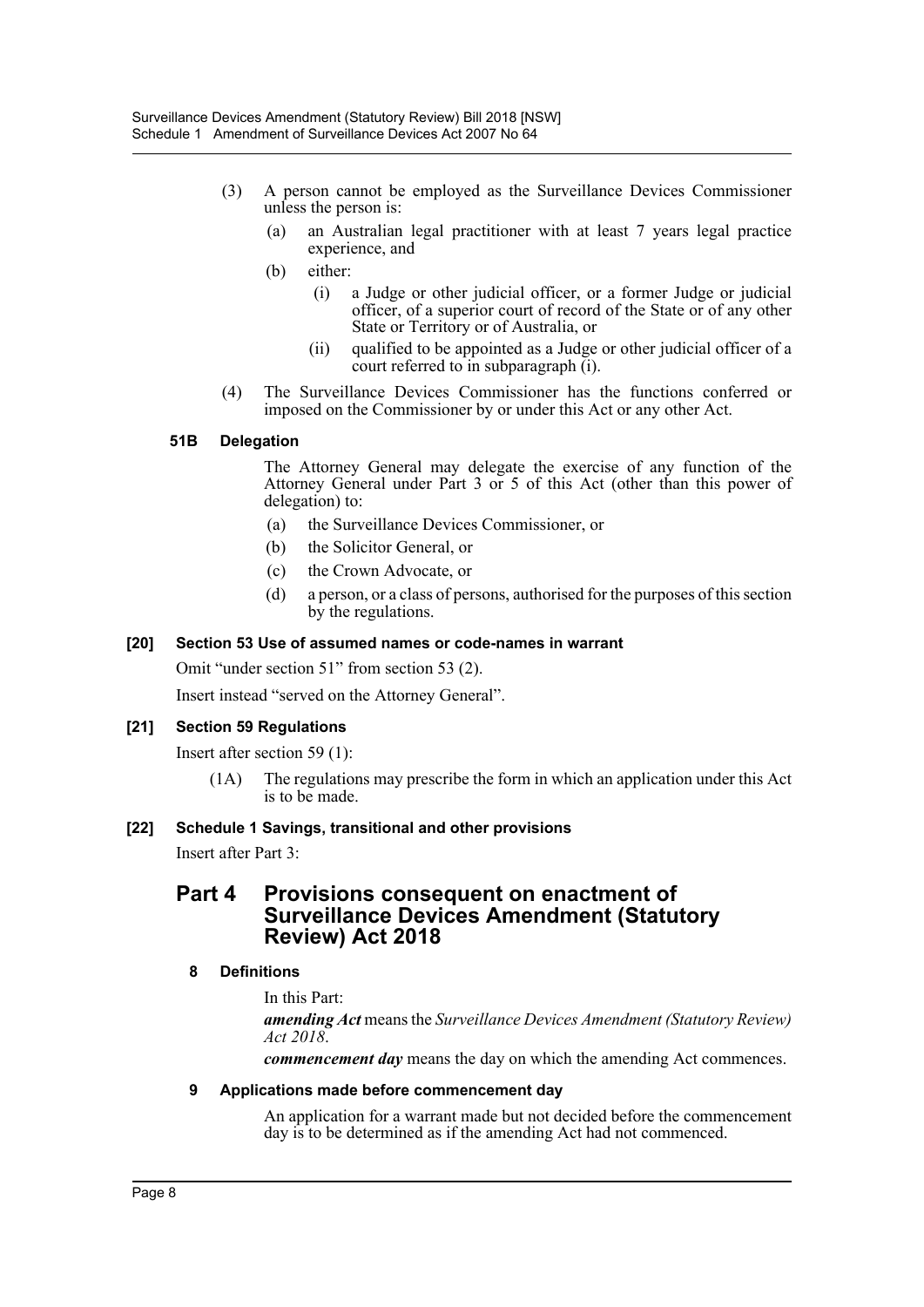## **10 Application for revocation of warrant**

Section 24 (2A) extends to a warrant issued before the commencement day.